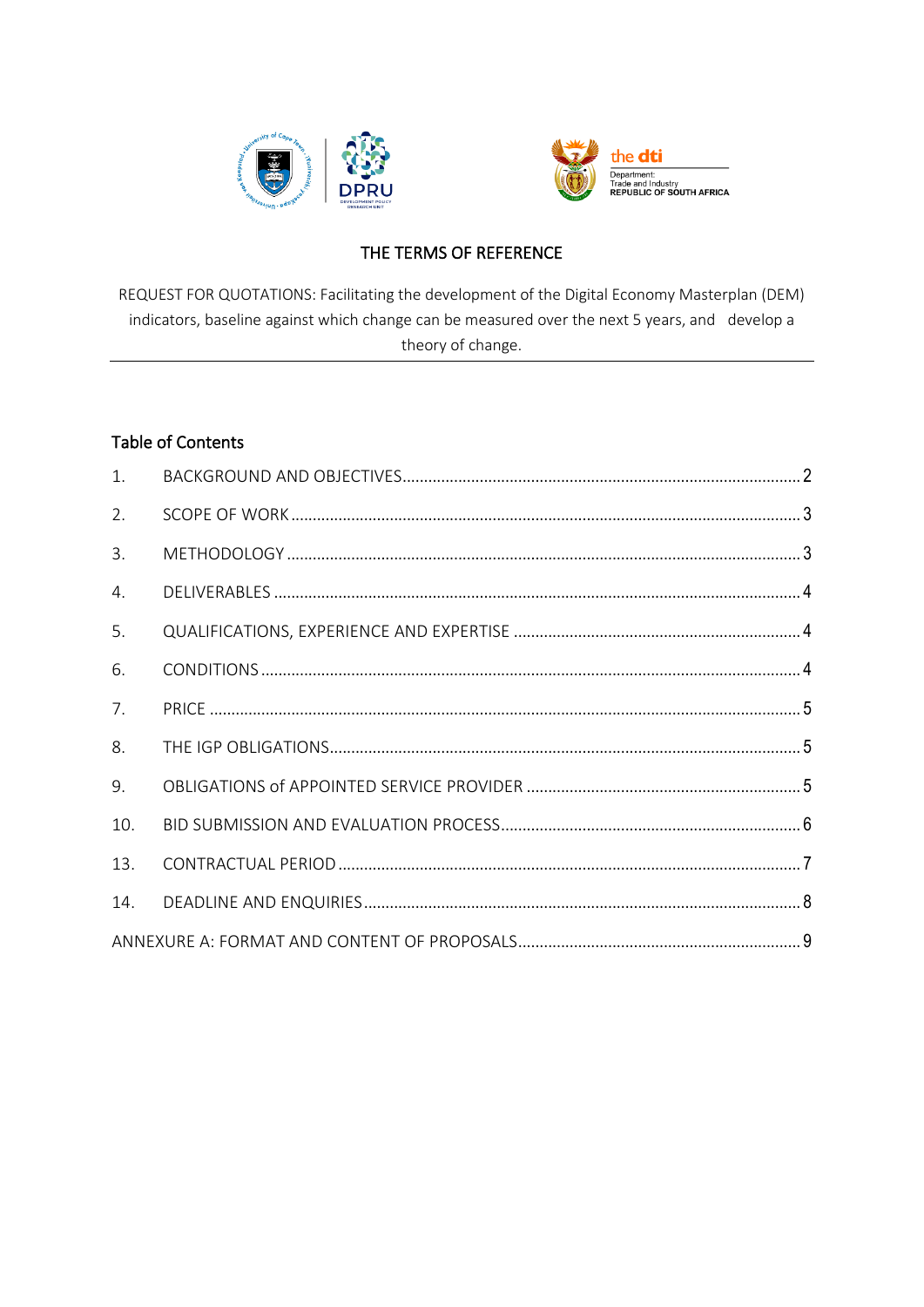## REQUEST FOR PROPOSALS (RFQ):

To Invite Bids on Facilitating the development of the Digital Economy Masterplan (DEM) indicators, baseline against which change can be measured over the next 5 years, and develop a theory of change.

Title of the RFQ: Facilitating the development of the Digital Economy Masterplan (DEM) indicators RFQ number: IGP\_RFP\_10

NOTE: Should a vendor have reason to believe that the Terms of Reference are not open to promote competition or that it is written based on a particular brand / product / entity; the vendor shall notify the Office of the IGP within ten (10) calendar days after publication of the RFQ.

## <span id="page-1-0"></span>1. BACKGROUND AND OBJECTIVES

- 1.1. Government approved the Re-Imagined Industrial Strategy (RIS) for South Africa (SA) in June 2019. A cornerstone of the Industrial Strategy is the development of sector-focused Master Plans in 15 priority sectors, which amongst others includes the ICT and Digital Economy Masterplan. The Strategy further puts emphasis on concrete actions and economic sectors that must be effectively supported to grow the economy. To date, the Digital Economy Masterplan (DEM) has been developed and approved by Minister of Communications and Digital Technologies, following a highly consultative process (with public sector, business and labour).
- 1.2. 1.2 The Digital Economy Masterpan's vision for is for "All South africans to be digitally empowered and to create and participate in tech-enabled opportunities that drive inclusiveness, employment and economic transformation across all cities towns and provinces." The Materplan also highlights four unfolding processes in the digital economy which offer concrete opportunities for generating inclusive growth, jobs and transformation across multiple sectors which are:
- Physical technology production With the onset of the Fourth Industrial Revolution, producing the components that make up transformative technologies is rapidly becoming a lucrative opportunity for manufacturers and a promising driver of job creation.
- Transformative tech applications The application of transformative technologies in specific domains (industry verticals) contributes to a vibrant digital economy.
- Digital platforms Digital platforms facilitate commercial interactions between actors, destroying many of the economic barriers preventing markets from functioning optimally and generating inclusive outcomes.
- Digitally traded services Global business services (GBS) are growing at a faster rate and incline trend than many traditional sectors of both advanced and maturing economies.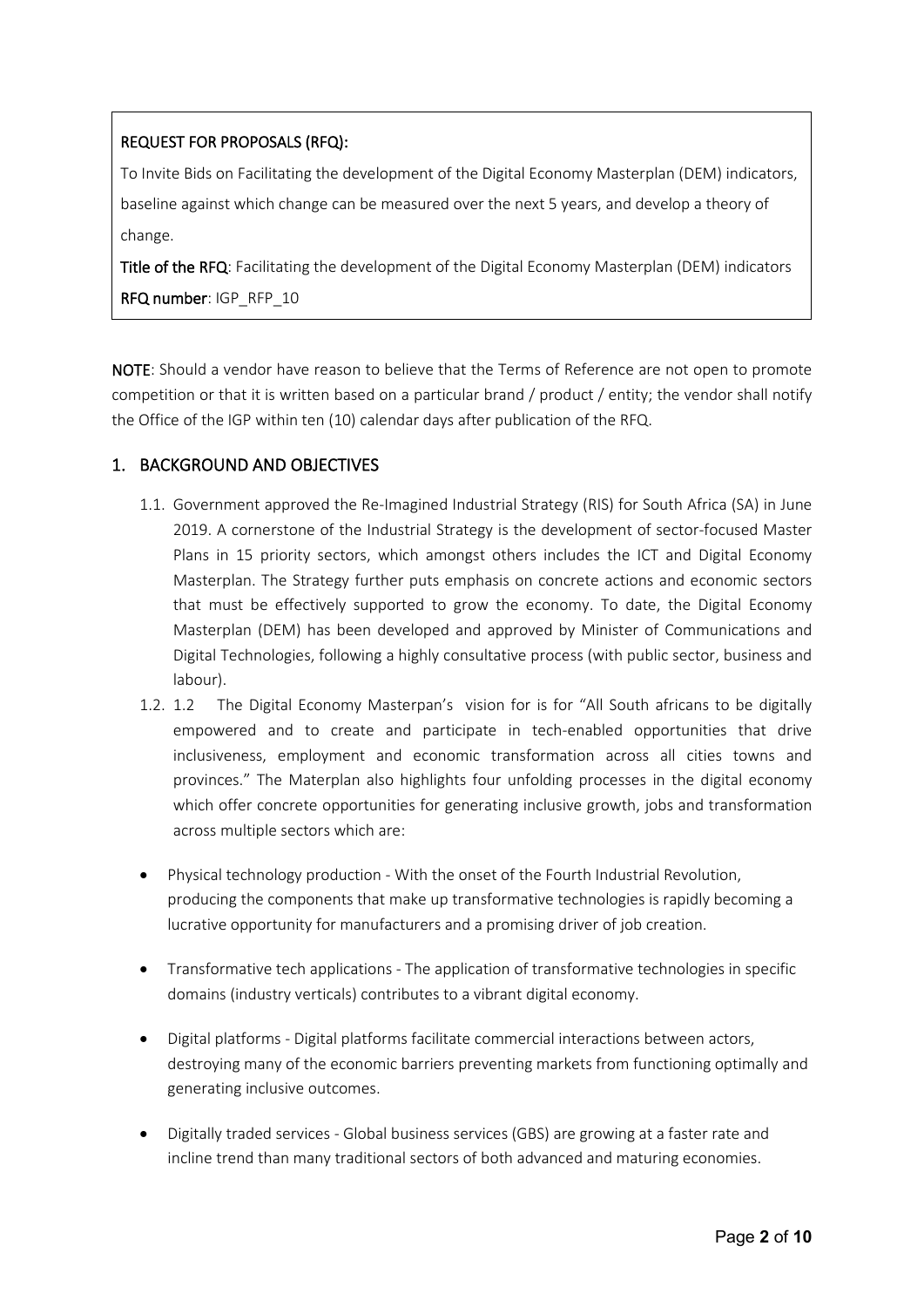- 1.3. The document further unpacks five critical enablers which must be in place for these concrete opportunities to pay off. The enbalers include digital inclusion, skills for work, responsive governance and innovation and competitiveness.
- 1.4. The Masterplan is also considered key to enabling and facilitating the realization of the country's Economic Reconstruction and Recovery Plan, announced by Honourable President Cyril Ramaphosa in 2020. In order to effectively monitor and evaluate progress in achieving the objectives of the Masterplan, key indicators and baseline information is required.
- 1.5. Therefore, these TOR solicit qualified Service Providers to submit proposals for the development of the DEM key indicators and baseline against which change can be measured over the next 5 years.
- 1.6. The primary objective of the assignment is to develop an agreed set of indicators, including the baseline against which progress in the implementation of the DEM can be monitored and measured. This work would need to be undertaken in collaboration with key stakeholders in the ICT sector/digital economy value-chain, including consultations with the Digital Economy Masterplan Executive Oversight Committee structures .

## <span id="page-2-0"></span>2. SCOPE OF WORK

- 2.1. The scope of this assignment includes the following:
	- 2.1.1.Undertake an analysis of the Digital Economy Masterplan (DEM), including its implementation and compile a list of key indicators to be monitored over the next 5 years. In compiling the list of key indicators the Service provider should thoroughly consider the following:
- Vision and objectives of the DEM "All South Africans to be digitally empowered to creates and participate in tech-enabled opportunities that drive inclusiveness, employment and economic transformation."
- All the big bets/opportunities (Physical technology production, Transformative tech applications, Digital platforms and Digitally traded services)
- Critical enablers (Digital inclusion, Skills for work, Responsive governance, Innovation and competitiveness and Government digitization).
	- 2.1.2.Based on the key indicators, the Service provider is required to establish the baselines against which change can be measured (enabling effective monitoring and evaluation of the impact of the DEM over the next 5 years).
	- 2.1.3.Develop a theory of change for the DEM.

## <span id="page-2-1"></span>3. METHODOLOGY

3.1. Bidders must clearly stipulate the methodological approach that will be followed to conduct this analysis and clearly stipulate what research methods and techniques will be used, why the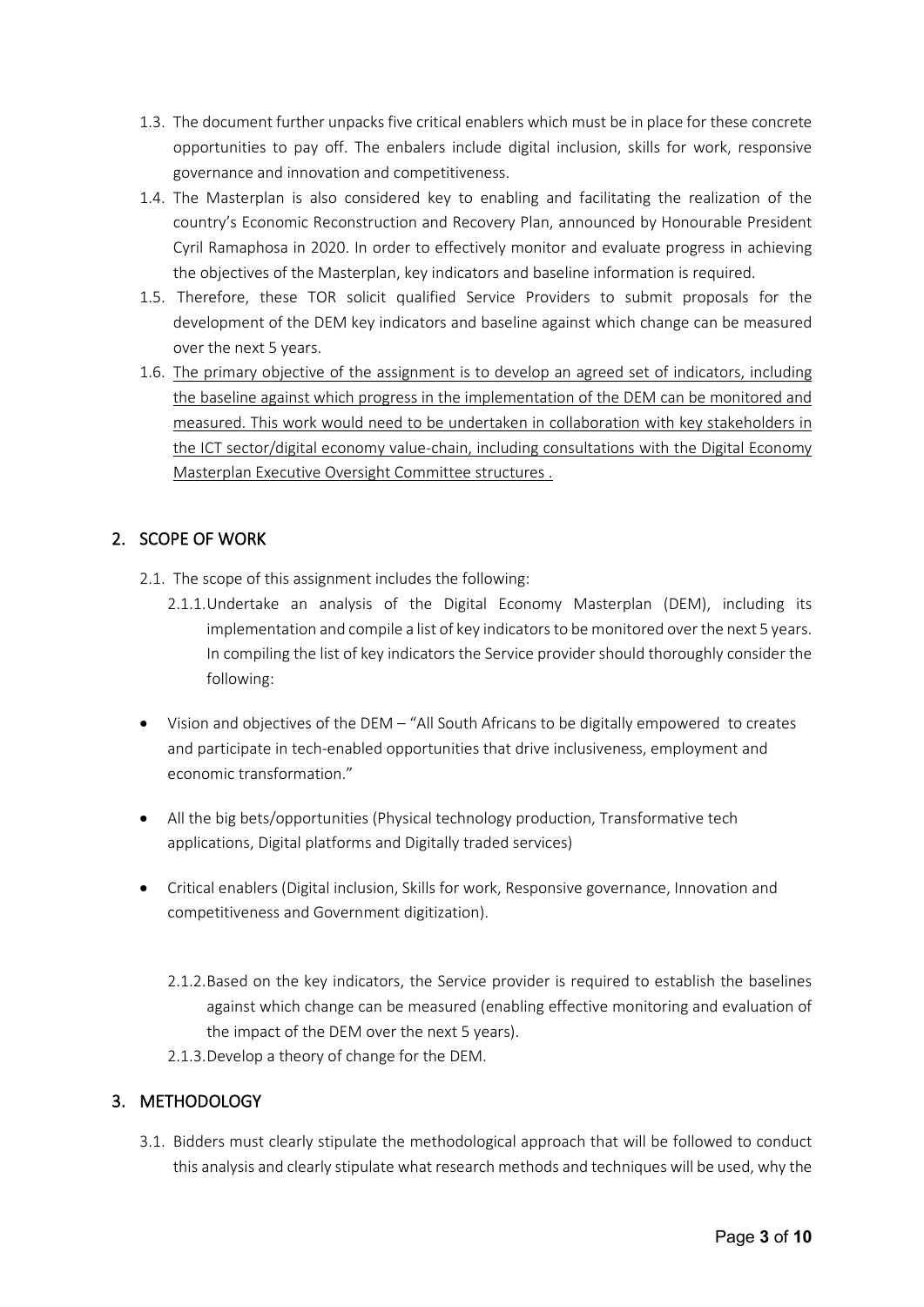specific methods and techniques are proposed, what advantage, disadvantage and risk factors there are.

3.2. In addition, a detailed project implementation plan outlining key activities, timelines and outputs must be submitted with the proposal.

## <span id="page-3-0"></span>4. DELIVERABLES

Appointed service provider will be expected to submit the following deliverables:

- 4.1. An indepth analysis of the Digital Economy Masterplan and deliver on the the following
- 4.2. A list of key indicators to be monitored over the next 5 years, in line with section 3.1 above.
- 4.3. Establish the baseline against which change can be measured (enabling effective monitoring and evaluation of the the impact of the DEM over the next 5 years).
- 4.4. Develop a theory of change for the Digital Economy Masterplan.

## <span id="page-3-1"></span>5. QUALIFICATIONS, EXPERIENCE AND EXPERTISE

Service Providers must propose well-qualified and experienced teams which meet the following minimum requirements:

- 5.1. The team members must have relevant post graduate qualifications in (inter alia) ICT/digital economy related fields, development studies, entrepreneurship, or business management; a minimum of ten (10) years experience in research on ICT/digital economy and all strategic sectors, enterprise development, project management and implementation, programme design and/or industrial finance. Finally, the team must have knowledge and understanding of the socio-economic challenges facing SA, key local stakeholders, and relevant economic and/or industrial policies and programmes implemented in post-Apartheid SA.
- 5.2. In addition, the team must have expertise in monitoring and evaluation, economics and business administration, development studies, entrepreneurship.

## <span id="page-3-2"></span>6. CONDITIONS

- 6.1. A Service Level Agreement (SLA) will be signed with the successful bidder.
- 6.2. Proposed key staff members must participate actively and be available to perform services in accordance with the SLA and the project implementation plan. In instances where a proposed key staff member is not available to perform services at a specific period in time, the bidder will be responsible to provide a replacement with similar qualifications and experience in order to guarantee the same standard of work to the IGP.
- 6.3. The IGP reserves the right to vet all qualifications and other documentation provided by bidders to prove relevant qualifications, experience and expertise prior to appointment.
- 6.4. Copyright and intellectual property rights to all documentation, reports etc. that emanate from assignments commissioned to Strategic Partners will vest with the IGP.
- 6.5. proposals received after the closing date and time, at the address indicated in the RFQ documents, will not be accepted for consideration and where possible, be returned unopened to the bidder.
- 6.6. Bidders' attention is drawn to the fact that amendments to any of the RFQ Conditions or setting of counter conditions by bidders may result in the invalidation of such bids.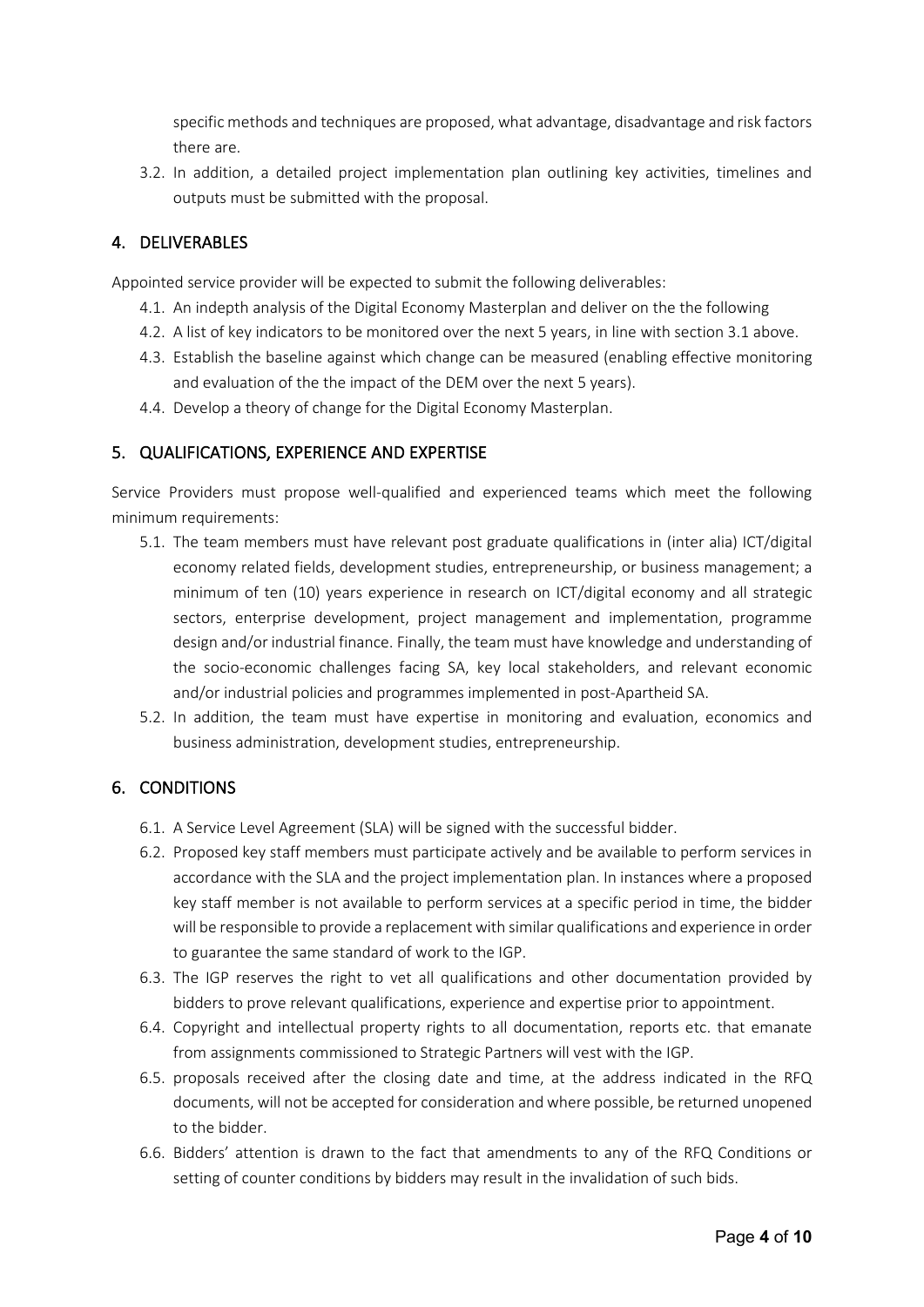- 6.7. The IGP reserves the right to conduct supplier due diligence prior to final award or at any time during the contract period. This may include site visits.
- 6.8. The Office Officials of the IGP may communicate with bidders where clarity is sought after the closing date of the RFQ and prior to the award of the contract, or to extend the validity period of the bid, if necessary.
- 6.9. All communication between the bidder and the Office Officials of the IGP must be done in writing.

## <span id="page-4-0"></span>7. PRICE

- 7.1. Bidders must submit a detailed budget which indicates professional hourly fee rates of the proposed key staff.
- 7.2. The hourly and daily rates quoted must be quoted in RSA currency.

## <span id="page-4-1"></span>8. THE IGP OBLIGATIONS

- 8.1. The IGP Project Manager will serve as the contact person on all matters relating to the project;
- 8.2. The IGP Project Manager will review, evaluate and approve the services provided by the Service Provider against the Service Level Agreement on an ongoing basis and prior to payment is made;
- 8.3. The IGP will supply all reasonable, relevant, available data and information required and requested by the Service Provider for the proper execution of the services and such assistance as shall reasonably be required by Service Provider in carrying out their duties under this contract.

### <span id="page-4-2"></span>9. OBLIGATIONS OF APPOINTED SERVICE PROVIDER

- 9.1. The appointed service provider undertakes to act as an independent contractor in respect of the work;
- 9.2. Work closely with the Project Manager of the IGP.
- 9.3. Attend meetings when required by the Project Manager for the purposes of obtaining information or advice with regard to the work and assignments or any matters arising from or in connection therewith;
- 9.4. Be responsible for its own computers and technical literature to adequately perform all the functions;
- 9.5. Exercise all reasonable skill, care and diligence in the execution of the work and shall carry out their obligation in accordance with professional standards;
- 9.6. In all professional matters act as a faithful partner and advisor to the IGP, as well as respecting the laws and customs of any country and provinces in which any business in relation to the project is conducted;
- 9.7. Keep all information availed in the course of the project confidential and as the property of the IGP;
- 9.8. Not disseminate any information gathered during the conduct of the project, publicize or release media statements in relation to the assignment;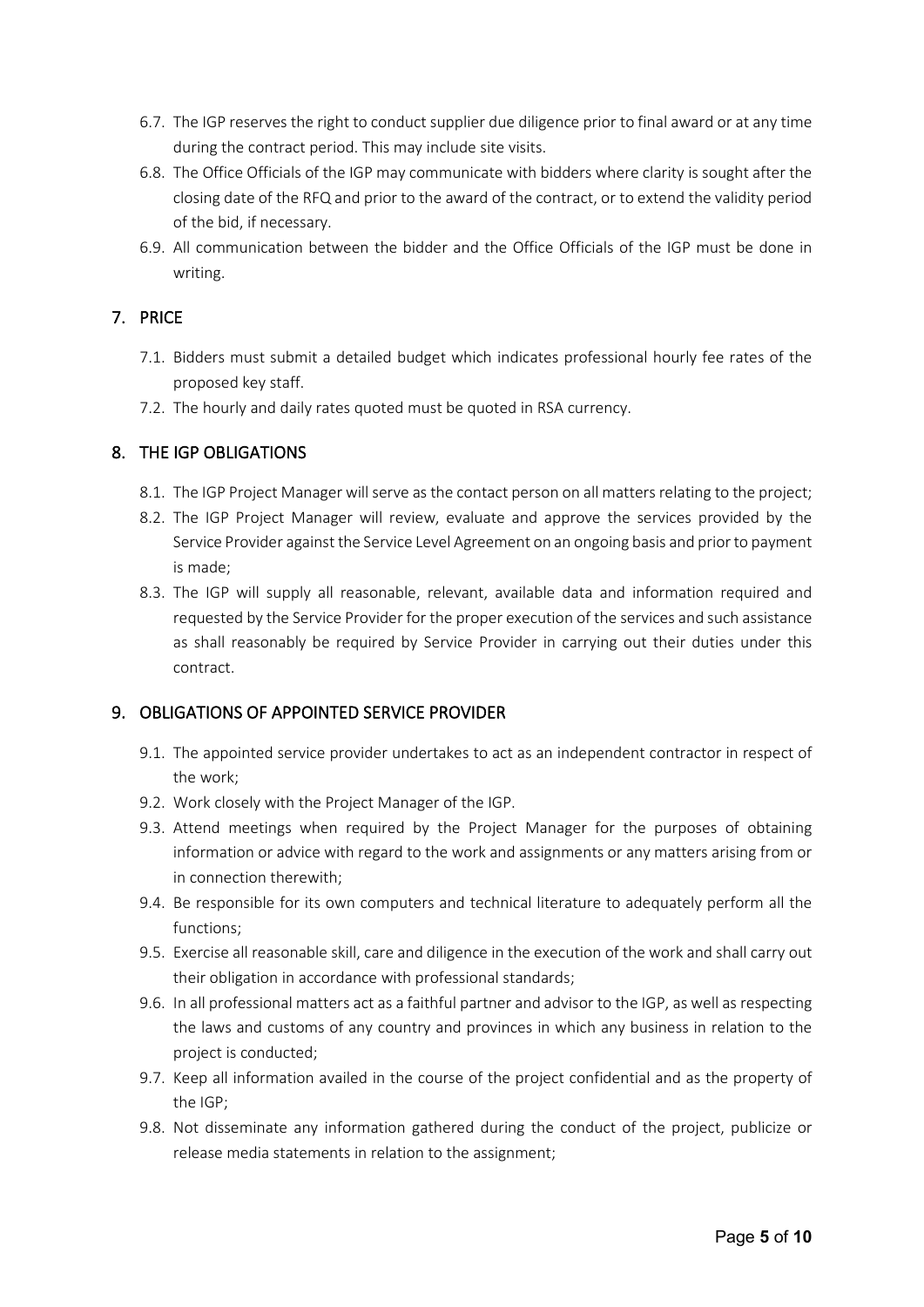- 9.9. Not distribute without prior written approval of the IGP, any information gathered during the conduct of the assignment as such information will remain the property of the IGP
- 9.10. Deemed to have been satisfied as to the correctness and sufficiency of the rates and prices set out in their proposal for the services to be rendered;
- 9.11. Must plan and provide for all possible risks that may affect the delivery of the project on time and indicate what mechanisms are in place to manage such risks.

### <span id="page-5-0"></span>10. BID SUBMISSION AND EVALUATION PROCESS

- 10.1. The 80/20 principle and two envelope / file system will apply in evaluating the proposals in accordance with the amended PPP Regulations pertaining to the Preferential Procurement Policy Framework Act; Act no 5 of 2000 that came into effect on 7 December 2011. The reason for applying the two envelope  $/$  file system is to ensure that price does not influence the evaluation of the functional proposals.
- 10.2. Two envelope system is based on the submission of the functional and financial proposals in two separate envelopes / files. NO financial / pricing information may be contained in the functional envelope as this will lead to automatic disqualification. Submission must be done as follows:
- 10.3. Functional proposal: Bidders must submit their functional proposal in word or PDF format indicating the following details on the cover page:
	- (a) Name of the bidder.
	- (b) RFQ Number.
	- (c) Closing date and time.

This document should  $\omega n / y$  contain the functional proposal NO financial / pricing information.

## Financial / pricing information in a functional proposal will lead to automatic disqualification of that specific proposal.

- 10.4. Financial proposal: Bidders must submit their financial proposal in a separate file indicating the following details:
	- (a) Name of the bidder.
	- (c) RFQ Number.
	- (d) Closing date and time.

## 10.5. FAILURE TO COMPLY WITH THE TWO ENVELOPE / FILE REQUIREMENT WILL AUTOMATICALLY INVALIDATE A PROPOSAL.

- 10.6. All proposals will be evaluated in terms of the two phase process once the pre-qualifying of proposals received is done. All proposals received will be subjected to a pre-qualification process to determine compliance with compulsory requirements / conditions. All proposals that pass the pre-qualification process will then be evaluated as follows:
- 10.7. First phase: Functional evaluation. This evaluation is based on the functional proposal submitted in envelope one (functional envelope). For this phase there is a cut-off score of 60% and only the proposals that score 60% and above during the functional evaluation will be considered during the second phase of evaluation.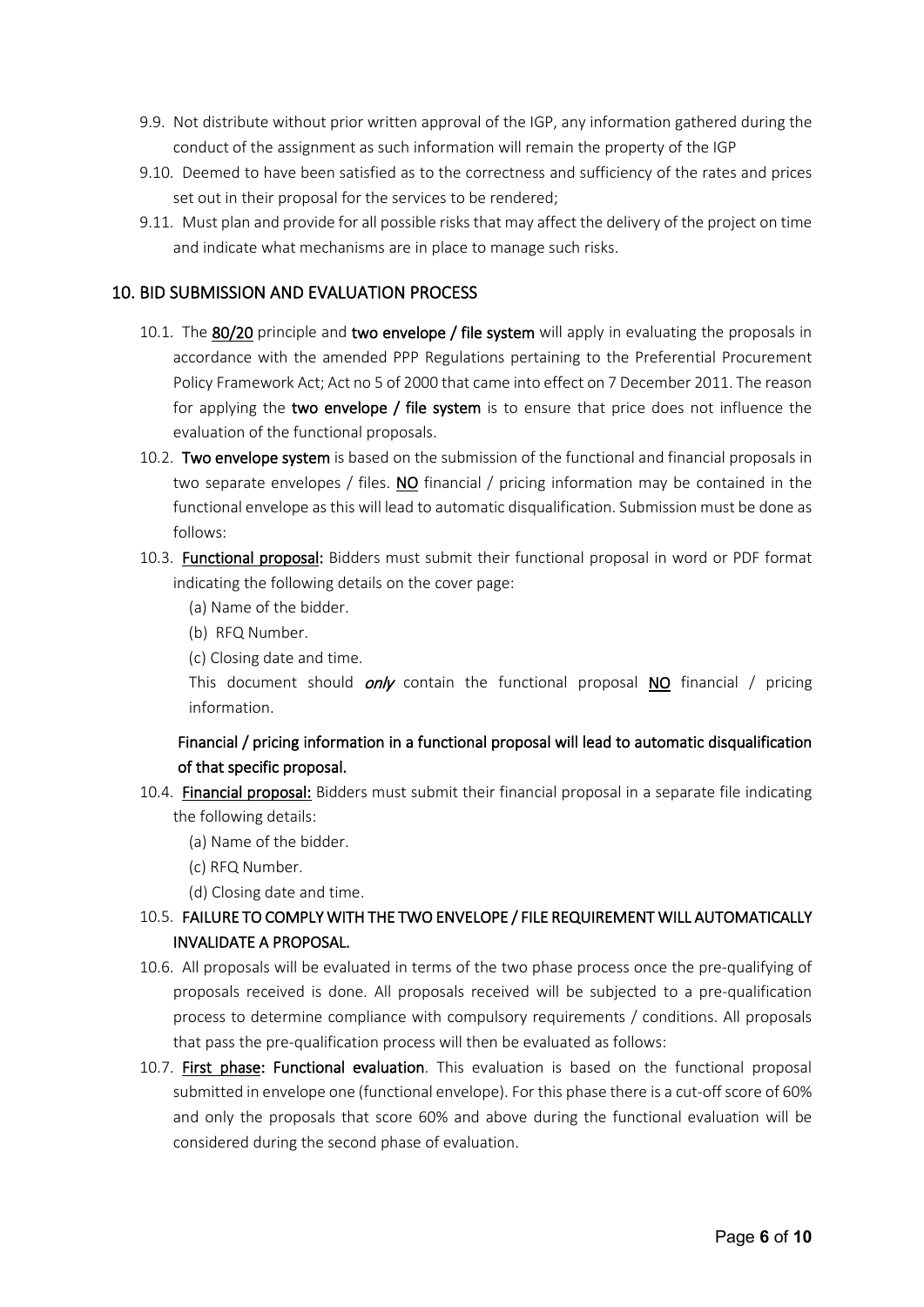10.8. Second phase: Price and B-BBEE status level. During the second phase all proposals that scored 60% and above during the interview phase will be considered for the third phase where points will be calculated for price and B-BBEE scores in accordance with the amended PPP Regulations pertaining to the Preferential Procurement Policy Framework Act, Act no. 5 of 2000 that came into effect on 7 December 2011.

|  | 11. Key scores |
|--|----------------|
|--|----------------|

| Score               | Description                                                         |
|---------------------|---------------------------------------------------------------------|
| $0$ – Non-compliant | No evidence provided to substantiate compliance                     |
| $1 -$ Poor          | Unacceptable, does not meet set requirements                        |
| $2 - A$ verage      | Reasonable but not sufficient to fully satisfy the set requirements |
| $3 - Good$          | Fully complies to the set minimum requirements                      |
| 4 - Very Good       | Above average compliance to the set requirements                    |
| $5 -$ Excellent     | Meets and exceeds the set requirements                              |

#### 12. PHASE 1: FUNCTIONAL EVALUATION

| No. | Criteria                                                           | Weight | Rate (0-<br>5) | Total<br>Score |
|-----|--------------------------------------------------------------------|--------|----------------|----------------|
| 1.  | Team's Qualifications & Relevant Experience                        | 40%    |                |                |
| 2.  | Proposed methodology                                               | 30%    |                |                |
| 3   | Service Provider's interpretation and understanding<br>of the TORs | 30%    |                |                |
|     | <b>TOTAL</b>                                                       | 100%   |                |                |

#### PHASE 2: PRICE AND PREFERENCE POINTS

| 80/20 PRINCIPLE                     | <b>POINTS</b> |
|-------------------------------------|---------------|
|                                     |               |
| Price                               | 80            |
|                                     |               |
| B-BBEE status level of contribution | 20            |
|                                     |               |
| <b>MAXIMUM POINTS</b>               | 100           |
|                                     |               |

## <span id="page-6-0"></span>13. CONTRACTUAL PERIOD

13.1. The study should be completed within 3 months. The commencement and end date will be indicated in the Service Level Agreement.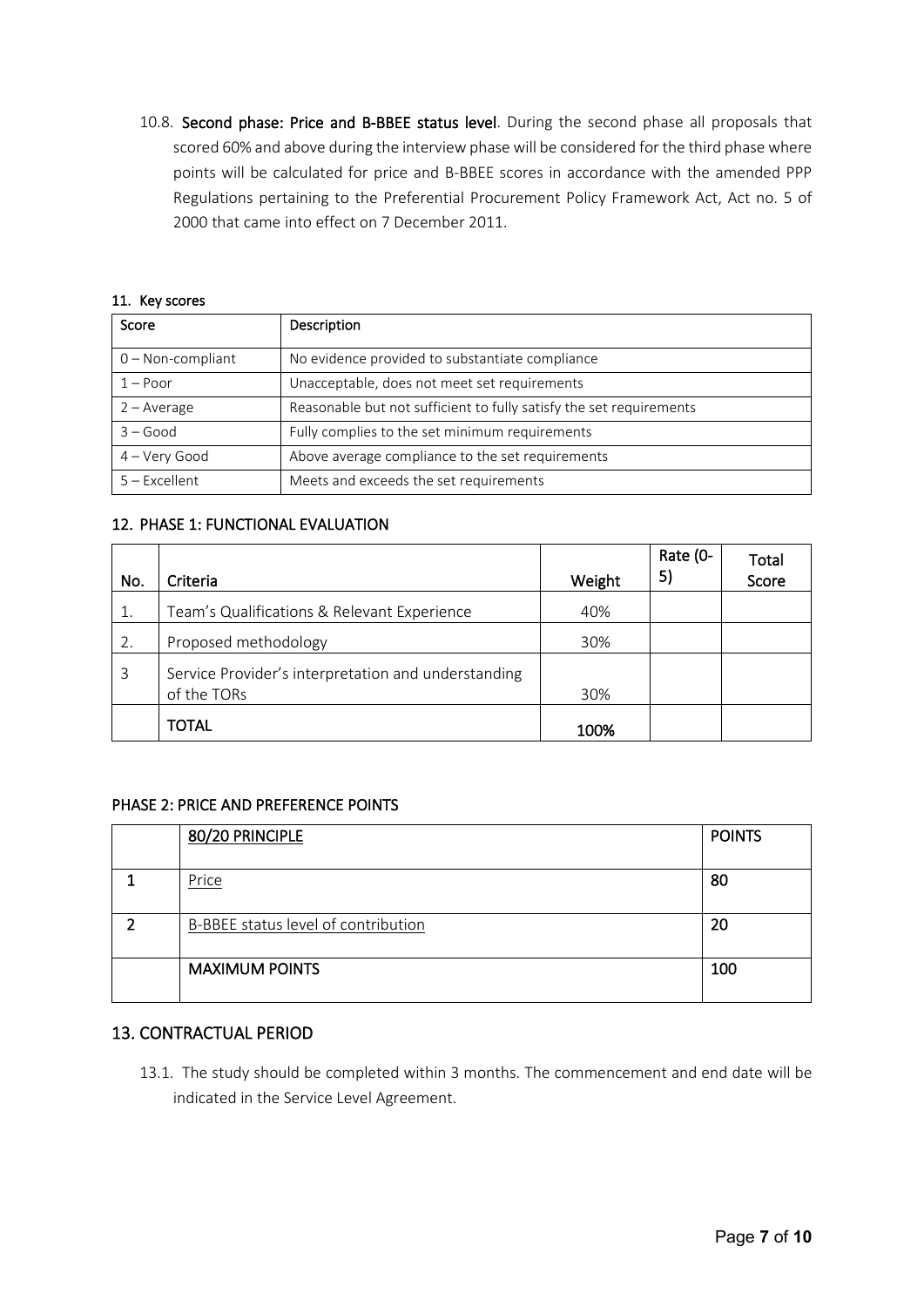## <span id="page-7-0"></span>14. DEADLINE AND ENQUIRIES

- 14.1. Proposals must be submitted by email to [mira.blumbergpahad@uct.ac.za.](mailto:mira.blumbergpahad@uct.ac.za) The deadline for the submission of proposals is 13 September 2021 no later than 17.00. Please use the email subject line "IGP RFP 09 Proposal: SEZ"
- 14.2. All RFQ-related questions should be directed in writing to the following official:

Ms. Kezia Lilenstein Project Manager: Inclusive Growth Programme Development policy Research Unit University of Cape Town Email: [kezia.lilenstein@uct.ac.za](mailto:kezia.lilenstein@uct.ac.za)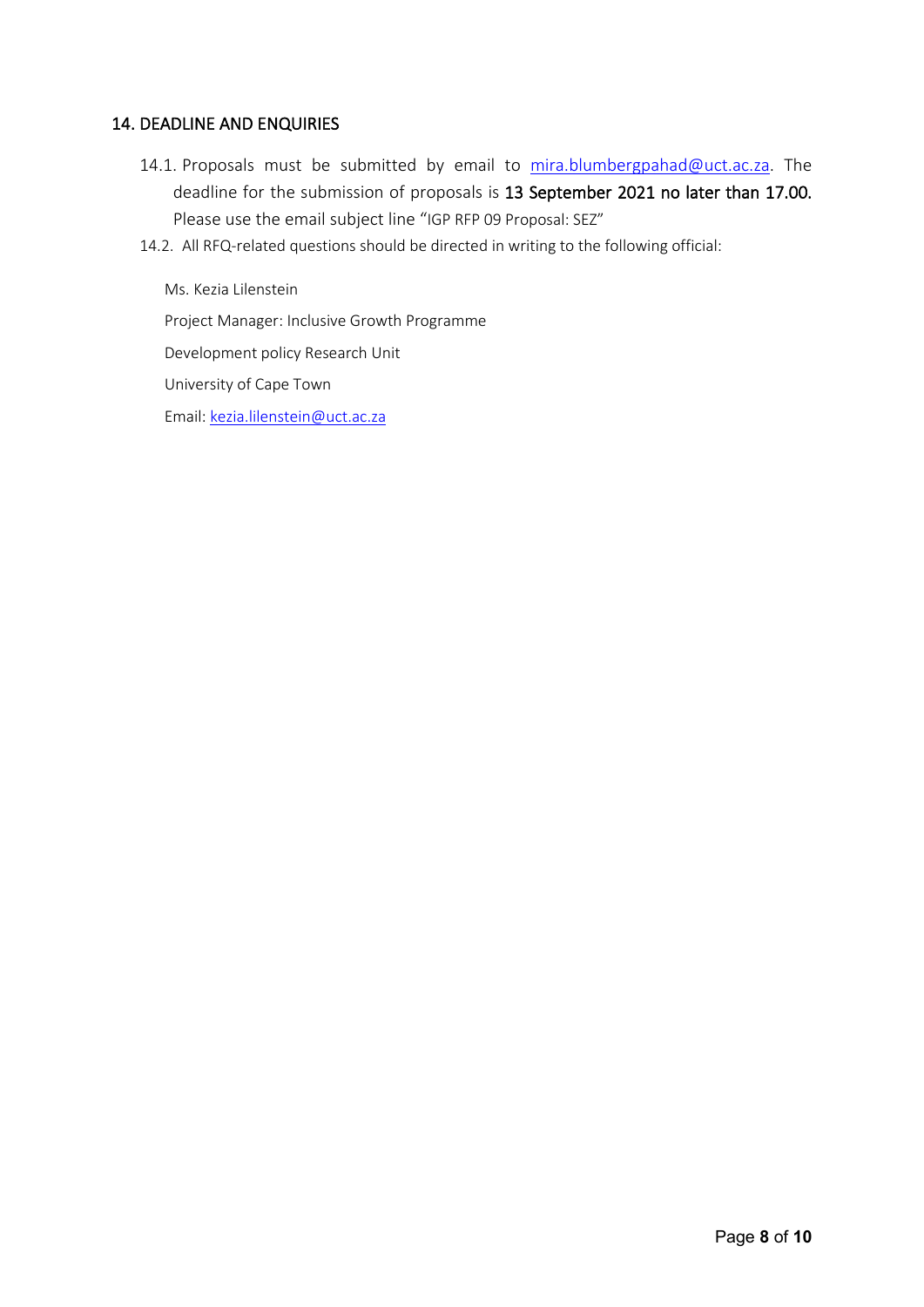## <span id="page-8-0"></span>ANNEXURE A: FORMAT AND CONTENT OF PROPOSALS

In order to facilitate ease of evaluating submitted bids, bidders are encouraged to submit their technical proposals in the following format.

### PROPOSAL COVER/TITLE PAGE:

- Title of the BID: (as written on the tender documents)
- Bid number: (as written on the tender documents)
- **Name of Bidder:** (Name of the bidding organisation)
- **Contact details**: (Physical address, telephone numbers and email address)
- Date: (Closing date as specified on the tender document)

#### SECTION 1: INTRODUCTION & BACKGROUND

- Purpose of the proposal
- Brief description of the bidding organisation (e.g. type of business, core business, services, areas of specialisation, achievements etc.).
- **Understanding/interpretation of the terms of reference and the scope of work**
- The structure of the proposal.

### SECTION 2: ECONOMIC AND SECTORAL CONTEXT

The purpose of this section is for the bidder to demonstrate that they have the knowledge and understanding of the SA's and global environments and of the technical areas of this study.

#### SECTION 3: PROPOSED METHODOLOGY

Bidders must clearly stipulate the methodological approach that will be followed to conduct this analysis and clearly stipulate what research methods and techniques will be used, why the specific methods and techniques are proposed, what advantage, disadvantage and risk factors there are.

### SECTION 4: QUALIFICATIONS AND RELEVANT EXPERIENCE OF THE PROPOSED TEAM

This section should outline relevant qualifications and experience of the proposed team as per the example in the table below:

| Name and role of proposed<br>team member | Relevant qualification(s) and<br>courses successfully<br>completed                                             | Relevant experience the<br>project                                                                                                               | Year and client contact<br>details                                |
|------------------------------------------|----------------------------------------------------------------------------------------------------------------|--------------------------------------------------------------------------------------------------------------------------------------------------|-------------------------------------------------------------------|
| Thabo Modise - Team<br>Leader            | Masters in Development<br>agricultural Economics - 1999<br>Post graduate diploma in<br>research methods - 2005 | Led a project that<br>٠<br>investigated the impact<br>of subsides on the<br>agricultural sector<br>Was part of the team<br>that conducted value- | 2009, Department of<br>agriculture, Ms Jabu<br>Jones 012 394 8891 |